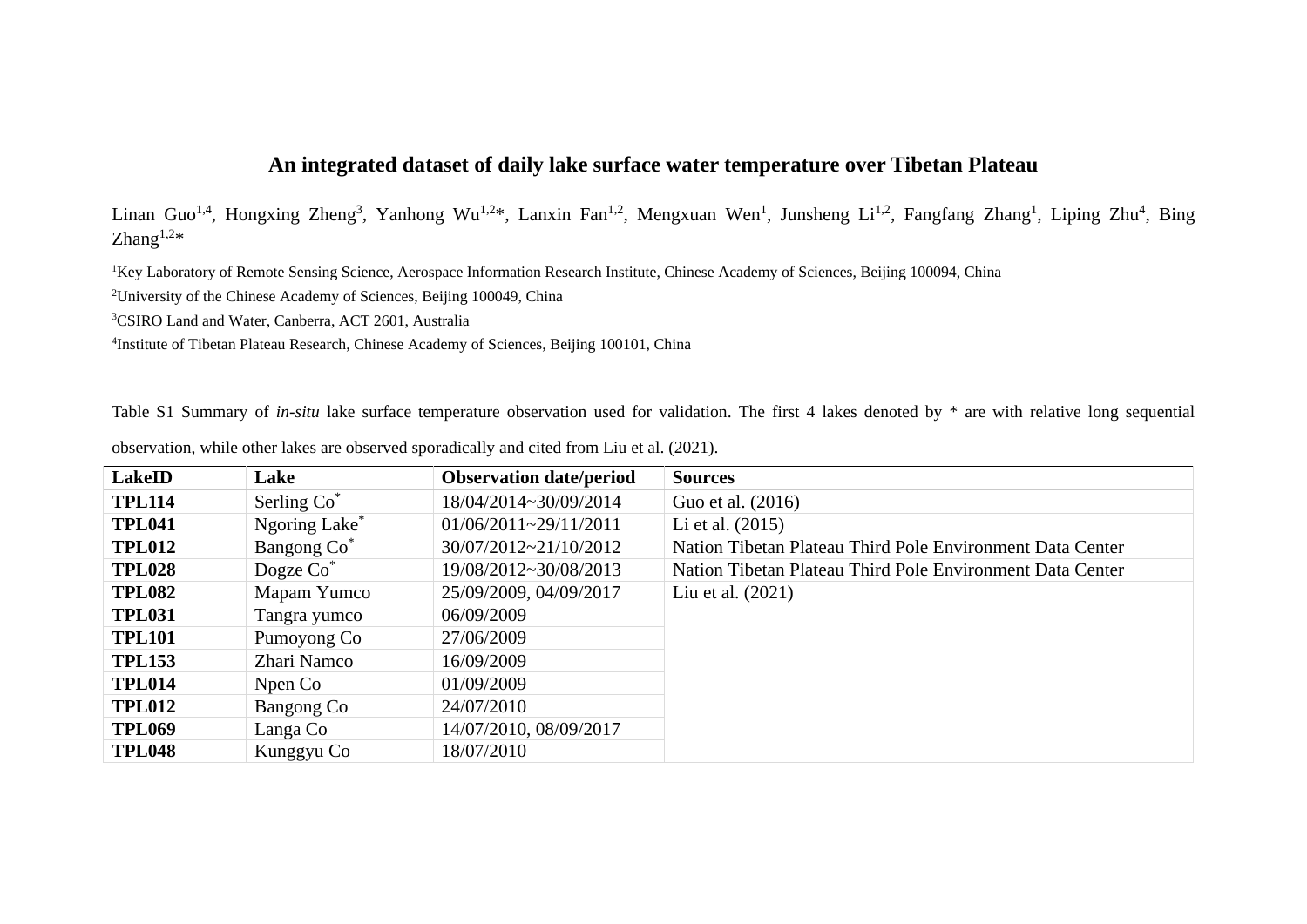| <b>TPL098</b> | Paiku Co            | 06/07/2010             |  |
|---------------|---------------------|------------------------|--|
| <b>TPL121</b> | Taro Co             | 23/09/2011             |  |
| <b>TPL029</b> | Co Ngoin            | 24/07/2012             |  |
| <b>TPL149</b> | Yunbo Co            | 12/08/2012             |  |
| <b>TPL009</b> | <b>Bam Co</b>       | 21/08/2012             |  |
| <b>TPL027</b> | Dawa Co             | 11/08/2012             |  |
| <b>TPL154</b> | Zhangne Co          | 17/08/2012, 18/10/2013 |  |
| <b>TPL046</b> | Gomang Co           | 17/08/2012             |  |
| <b>TPL023</b> | Cuoe Lake/Co Ngoin1 | 02/08/2012, 24/06/2017 |  |
| <b>TPL103</b> | Qagoi Co            | 19/08/2012             |  |
| <b>TPL028</b> | Dogze Co            | 18/08/2012, 26/09/2013 |  |
| <b>TPL070</b> | Lagkor Co           | 08/08/2012             |  |
| <b>TPL012</b> | <b>Bangong Co</b>   | 28/07/2012             |  |
| <b>TPL013</b> | <b>Bandao</b> Lake  | 27/10/2012             |  |
| <b>TPL003</b> | Amur Co             | 22/10/2012             |  |
| <b>TPL146</b> | Yongbo Lake         | 03/10/2012             |  |
| <b>TPL077</b> | Longwei Co          | 25/10/2012             |  |
| <b>TPL039</b> | Dogaicoring QangCo  | 08/11/2012             |  |
| <b>TPL008</b> | Ngangzi Co          | 18/10/2013             |  |
| <b>TPL055</b> | Gyado Lake          | 26/10/2013             |  |
| <b>TPL017</b> | <b>Bura Co</b>      | 29/10/2013             |  |
| <b>TPL030</b> | Tangqung Co         | 23/09/2013             |  |
| <b>TPL134</b> | Xuru Co             | 02/09/2013             |  |
| <b>TPL088</b> | Monco Bunnyi        | 22/09/2013             |  |
| <b>TPL114</b> | Serling Co          | 07/08/2014             |  |
| <b>TPL050</b> | Gozha Co            | 25/09/2015             |  |
| <b>TPL038</b> | Dogai Coring        | 07/11/2016             |  |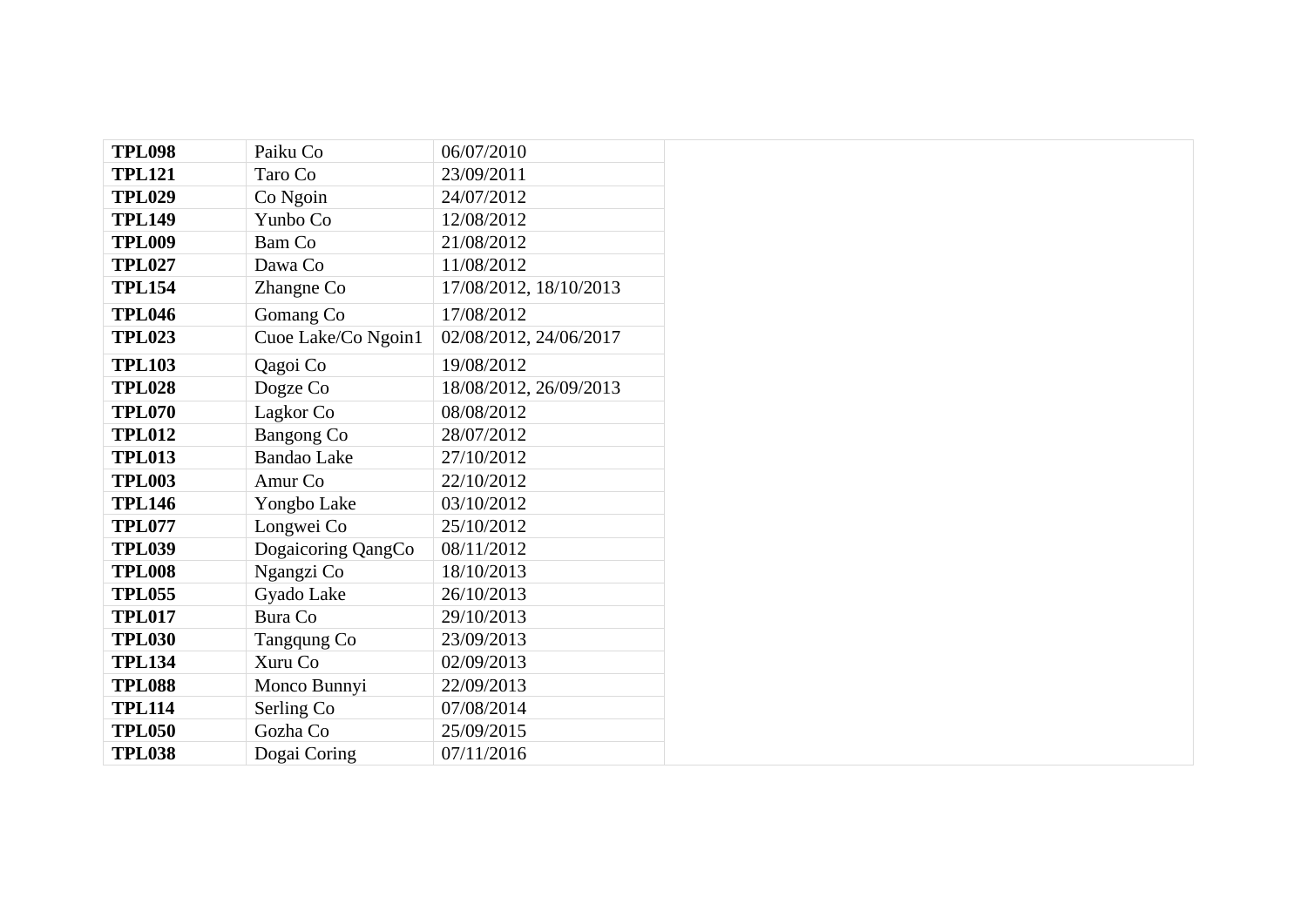| <b>TPL037</b> | Dorsoidong Co/Tu Co | $24/10/2016$ |
|---------------|---------------------|--------------|
| <b>TPL122</b> | Nam Co              | 24/06/2016   |
| <b>TPL030</b> | Migriggyangzham Co  | 29/10/2016   |
| <b>TPL007</b> | Ngangla Ringco      | 03/08/2017   |
| <b>TPL067</b> | Gyaring Co          | 02/07/2017   |
| <b>TPL157</b> | Serling Co          | 02/06/2017   |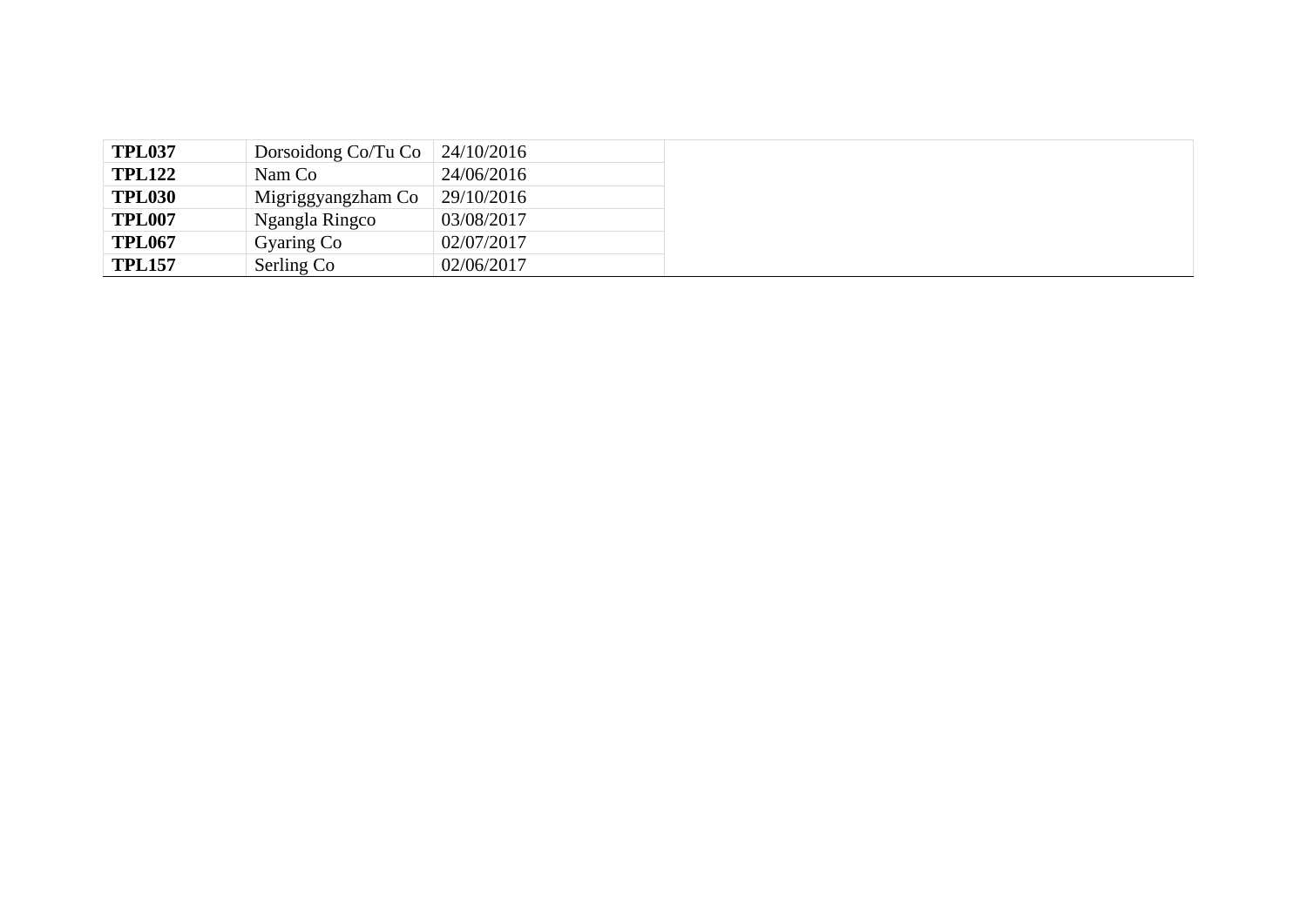

Figure S1 Validation of modeling results against in-situ observation summarized in Table S1: (a)- (d) is the temporal validation respectively for the 4 lakes with sequential observation; (e) is the spatial validation for the 41 lakes with sporadic observation. The solid lines are the regression lines. The dashed lines are the 1:1 lines.



Figure S2: Bias between reconstructed and MODIS-based LSWT in each month.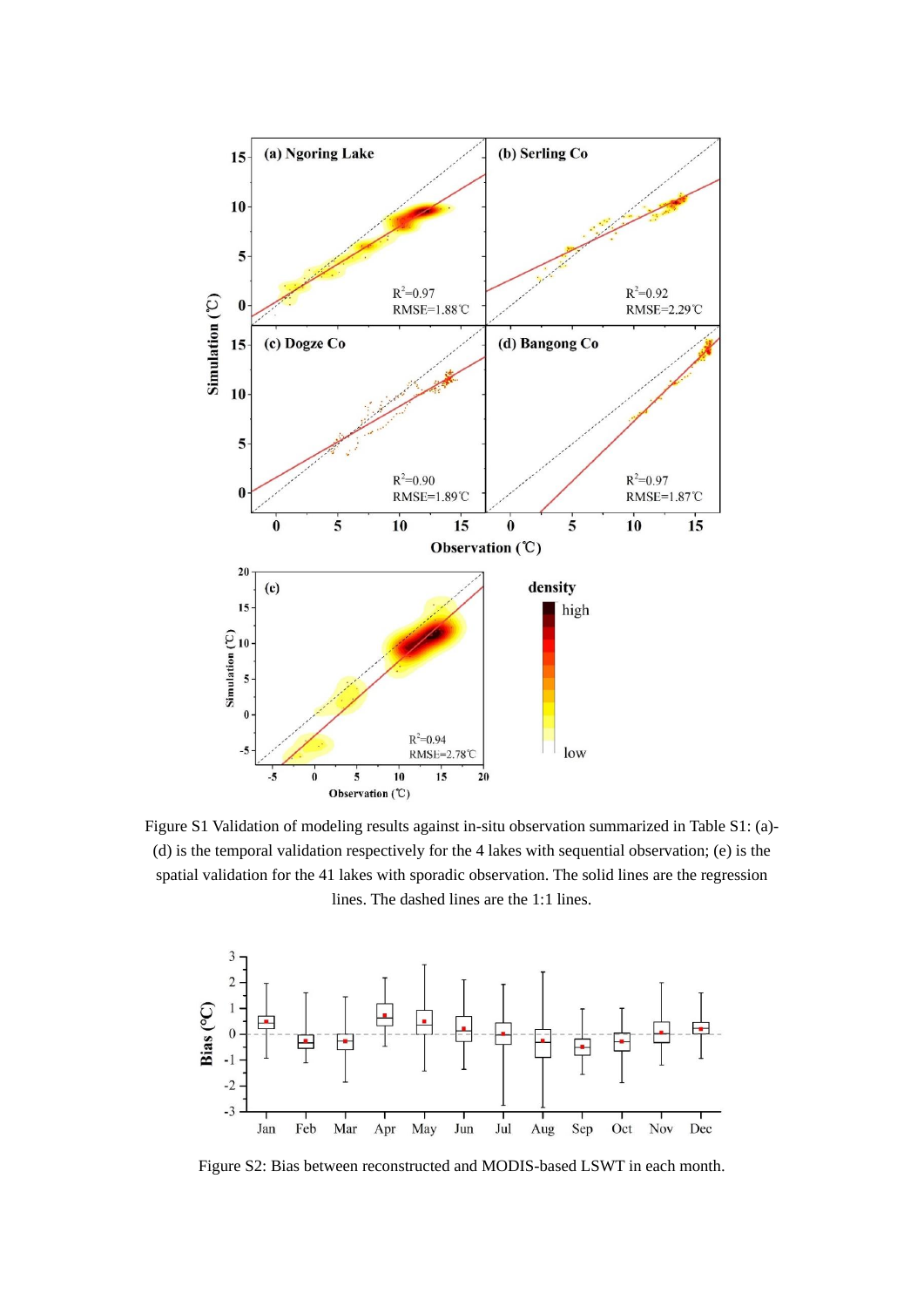

Figure S3: Time series of Dogze Co.



Figure S4: Long-term trends of summer (Jun-Aug), winter (Dec-Feb) and annual LSWT during 1978**–**2017.

**Table S2 Characteristics of satellite-based LSWT datasets for lakes across Tibetan Plateau**

| ano     | amitations       |
|---------|------------------|
| Period  | emporal          |
| Data    | Number           |
| sources | roroncos         |
| Jata    | $R$ - Reference. |
|         | -41              |